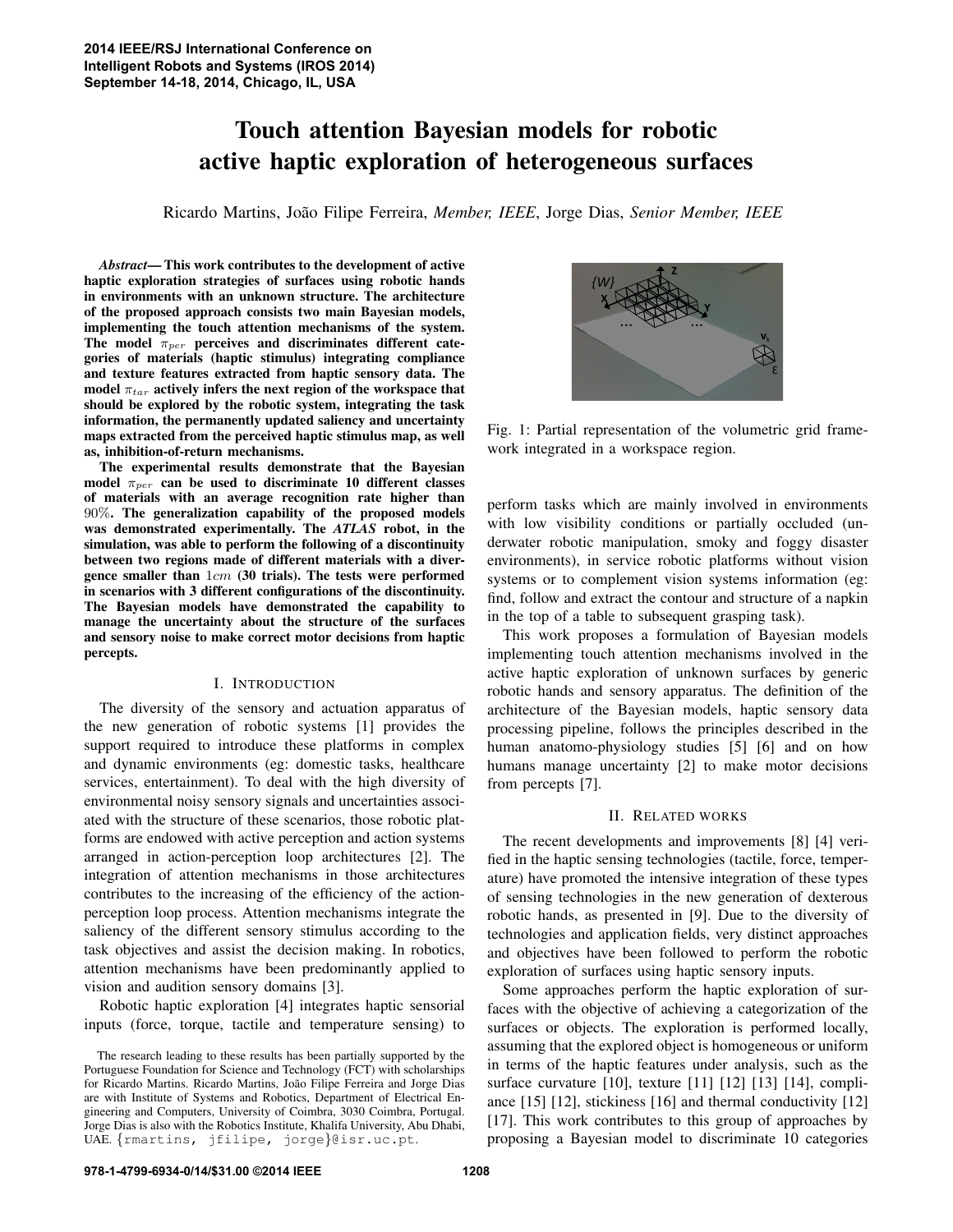

Fig. 2: Global architecture of the system presented in this work. The variables of the system are summarized in table I.

of materials integrating compliance and texture features extracted from sensory data (from the work [12]) corrupted with noise .

A second class of works integrates sensing, perception and local exploration mechanisms similar to the previous works, however they expand the exploration strategy to large and heterogeneous surfaces in the haptic features domain under analysis. The perceptual haptic map of the surface can be constructed following different strategies: the global exploration path is fixed and defined *a-priori* [18] [19] [20], the exploration is performed actively showing a active behaviour [21], [22]. This work contributes to this class of approaches by proposing a formulation of Bayesian models implementing touch attention mechanisms involved in the active haptic exploration of unknown surfaces. Once this work assumes that the workspace is unknown *a-priori to the system*, the exploration path is adapted actively by the touch attention mechanisms. This implementation strategy provides to the system the ability to deal with ambiguous sensory signals corrupted with noise and perform the active haptic exploration of surfaces with different geometries.

### III. PROBLEM FORMULATION AND APPROACH OVERVIEW

The main objective of a haptic exploration task consists in the determination of the sequence of states that the robotic system should follow to fulfil the objectives of the task. In the formulation of this work we assume that the exploration task is performed by a generic robotic system. Thus, the solution to the haptic exploration task is described in the tridimensional Cartesian space, by progressively determining the sequence of regions of the workspace that should be

|  | TABLE I: Summary of the relevant variables |  |  |  |
|--|--------------------------------------------|--|--|--|
|--|--------------------------------------------|--|--|--|

| $\eta$                             | Voxel of the workspace grid.                              |
|------------------------------------|-----------------------------------------------------------|
| $\kappa$                           | Time / exploration iteration.                             |
| $M_{(v,k)}$                        | Material category of $v$                                  |
| $\overline{E}_{(v,k)}$             | Texture characterization of $v$ .                         |
| $\overline{C}_{(\underline{v},k)}$ | Compliance characterization of $v$ .                      |
| $\mathbf{h}_{(v,k)}$               | Raw haptic sensing data acquired on $v$ .                 |
| $O_k$                              | Next workspace region to be explored.                     |
| $I_{(v,k)}$                        | Inhibition level for voxel $v$ .                          |
| $U_{(v,k)}$                        | Uncertainty level for voxel $v$ .                         |
| $S_{(v,k)}$                        | Saliency of the perceived haptic stimulus in region $v$ . |
| $\overline{T}$                     | Objective of the haptic exploration task.                 |

visited by the robotic platform during the task execution.

The workspace where the robot operates can be associated with an inertial reference frame  $\{W\}$  and delimited by the dimensions  $X_l^W \le x \le X_u^W$ ,  $Y_l^W \le y \le Y_u^W$ ,  $Z_l^W \le$  $z \leq Z_u^W$  that are the lower and upper limits of the X, Y, Z dimensions, respectively. In this work, the workspace of the robotic platform is partitioned in an isometric 3D grid (cubic voxels), as represented in figure 1. Each elementary cubic voxel  $v_k$  has a side of dimension  $\varepsilon$ , is described by a 3D Cartesian location  $(x, y, z)$  expressed in the inertial world referential  $\{W\}$  and can be associated to a random variable (inference grid), as will be presented throughout this manuscript.

Although the internal structure and configuration of the haptic stimulus disposed in the workspace is unknown *apriori* to the robotic system, the ground truth describing the target locations of the workspace that should be visited by the robotic platform during the task execution, can be formulated by an human operator for benchmark purposes and represented by  $\mathcal{B} = {\mathbf{b}_1, \mathbf{b}_2, \mathbf{b}_3, \ldots, \mathbf{b}_k}$ ,  $\mathbf{b}_i = (x, y, z) \in$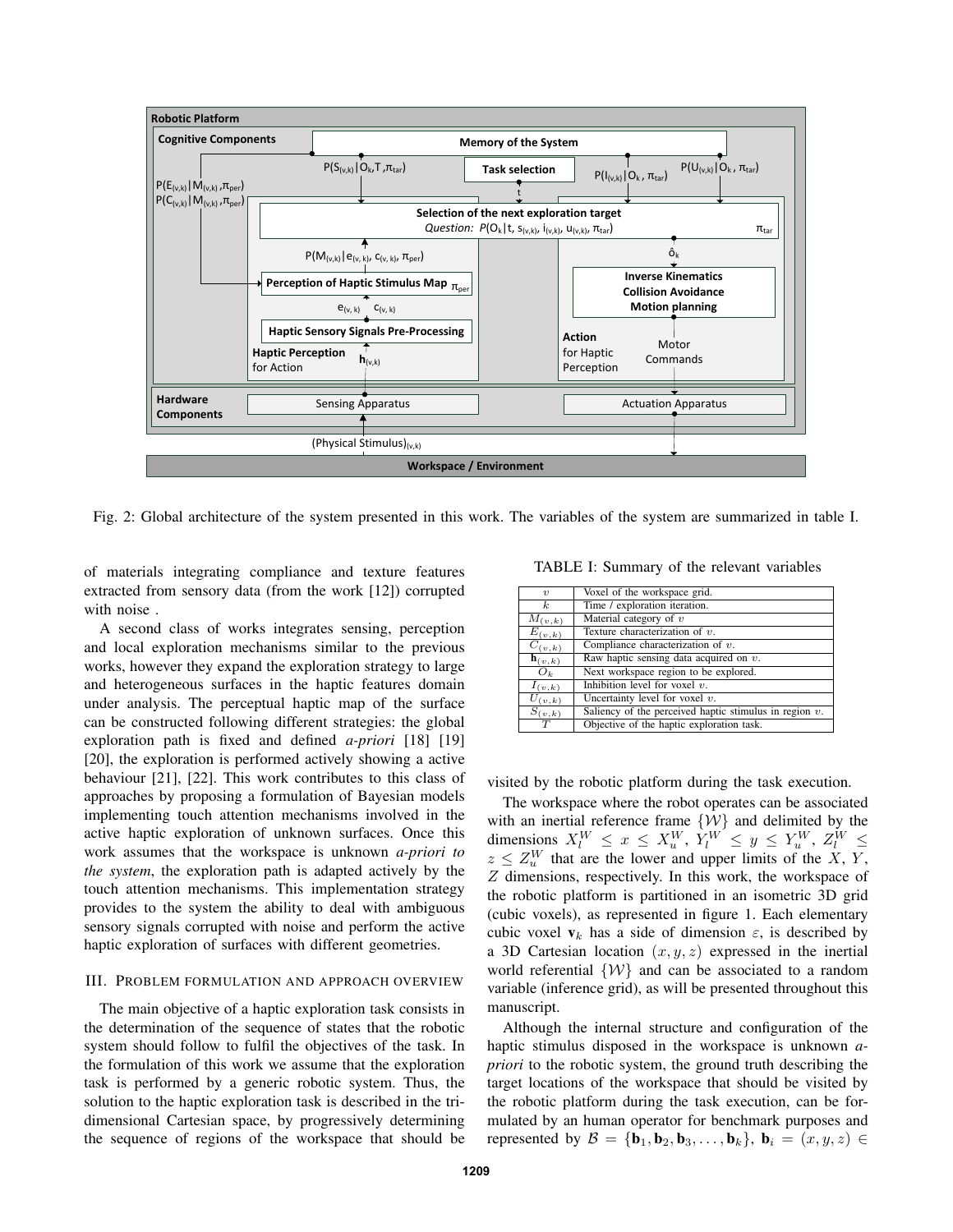**M**<sub>(v,k)</sub>  
\na)  
\na)  
\na)  
\nb)  
\na)  
\nb)  
\na)  
\nb)  
\n
$$
E_{(v,k)}
$$
  
\n
$$
E_{(v,k)}
$$
,  $C_{(v,k)}$ ,  $M_{(v,k)}$   
\nDecomposition:  
\n
$$
P(E_{(v,k)}, C_{(v,k)}, M_{(v,k)} | \pi_{per}) =
$$
  
\n
$$
P(E_{(v,k)} | M_{(v,k)}, \pi_{per})
$$
  
\n
$$
P(M_{(v,k)} | \pi_{per})
$$
  
\n
$$
P(M_{(v,k)} | \pi_{per})
$$
  
\n
$$
P(M_{(v,k)} | \pi_{per})
$$
  
\n
$$
P(C_{(v,k)} | M_{(v,k)}, \pi_{per}) \equiv \mathcal{N}(\mu_E(M), \sigma_E(M))
$$
  
\nFor  $k = 0$ :  
\nMap initialization.  
\n
$$
P(M_{(v,0)} | \pi_{per}) \equiv \text{Uniform}
$$
  
\nFor  $k > 0$ :  
\nMap update using previous state information.  
\n
$$
P(M_{(v,k)} | \pi_{per}) =
$$
  
\n
$$
P(M_{(v,k)} | \pi_{per}) =
$$
  
\n
$$
P(M_{(v,k)} | \pi_{per}) =
$$
  
\n
$$
P(M_{(v,k)} | \pi_{per}) =
$$
  
\n
$$
P(M_{(v,k-1)} | e_{(v,k-1)}, c_{(v,k-1)}, \pi_{per})
$$
  
\n
$$
E(M), \sigma_E(M), \mu_C(M), \sigma_C(M)
$$
  
\n
$$
-
$$
Constraints defined during the learning stage.  
\nQuestion:  
\n
$$
P(M_{(v,k} | e_{(v,k)}, c_{(v,k)}, \pi_{per})
$$
  
\nb)

Fig. 3: Bayesian model πper:*"Perception of haptic stimulus map"*. a) Graphical representation. b) Description of the Bayesian program.

 $\mathcal{R}^3$ . The set of workspace regions visited by the robotic platform during the task execution can be represented by  $\mathcal{V} = {\mathbf{v}_1, \mathbf{v}_2, \mathbf{v}_3, \dots, \mathbf{v}_l}$ ,  $\mathbf{v}_i = (x, y, z) \in \mathcal{R}^3$ .

The performance of the execution of the task by the robotic platform during an experimental trial can be evaluated by an error metric defined in equation 1.

$$
\Gamma = \sum_{i=1}^{l} \|\mathbf{v}_i - \mathbf{b}_{nearest}\|, \text{ given that}
$$

$$
\forall_{\mathbf{b}_i \in \mathcal{B}} \quad \exists_{\mathbf{b}_{nearest}} : \|\mathbf{v}_i - \mathbf{b}_{nearest}\| \le \|\mathbf{v}_i - \mathbf{b}_i\| \quad (1)
$$

Better autonomous exploration strategies provide lower values of Γ. This metric determines the total divergence between the exploration path executed by the robotic platform  $V$  and the benchmark path  $B$  defined by an external operator. The definition of this metric follows the same principles of analogous metrics proposed by [22] and [20].

The global structure of the approach proposed in this work is presented in figure 2, arranged in a action-perception loop architecture. The haptic perception for action side of the loop integrates the Bayesian model  $\pi_{per}$ :"Perception of haptic *stimulus map"*, while the action for haptic perception side of the loop integrates the Bayesian model  $\pi_{tar}$ *: "Selection of the next exploration target"*. The main variables involved in this work are summarized in table I.

### IV. PERCEPTION OF HAPTIC STIMULUS MAP

### *A. Random variables of the model*

Based on the sensory haptic inputs acquired at  $v$ , at each time iteration step k, the model  $\pi_{per}$  implemented in this Bayesian program determines the perceived category of material of the voxel  $v$  of the workspace. This work considers that the robotic system has the capability to perceive and discriminate  $n = 10$  classes of different materials (haptic stimulus). The random variable  $M_{(v,k)} =$ "Material category of v" can be defined as follows:

$$
M_{(v,k)} \in \{Material_1, \dots, Material_{10}\}
$$
 (2)

We will consider the same set of materials that was used in the work [12]. These 10 reference materials correspond to samples of acrylic, brick, copper, damp sponge, feather, rough foam, plush toy, silicone, soft foam, wood, respectively. These categories of materials are characterized by different properties of texture, compliance and thermal conductivity that were extracted using *BioTac* biomimetic tactile sensor raw data (contact intensity, vibration, heat flow). In this work we will only consider the texture and compliance properties of the materials.

The description of the texture and compliance properties of the region  $v$  of the workspace is represented by the random variables  $E_{(v,k)} =$  "Texture characterization of v" and  $C_{(v,k)}$  = "Compliance characterization of v" respectively,  $E_{(v,k)} = f(\mathbf{h}_{(v,k)})$ ,  $C_{(v,k)} = g(\mathbf{h}_{(v,k)})$ . The parameter  $\mathbf{h}_{(v,k)}$  represents haptic sensing measurements provided by the sensory apparatus of the robotic platform. The function g transforms the haptic sensing measurements  $\mathbf{h}_{(v,k)}$  in a compliance characterization of the explored surface, while  $f$ transforms  $\mathbf{h}_{(v,k)}$  in a texture characterization of the surface.

### *B. Inference of the haptic stimulus category*

The statistical independence relations between  $E_{(v,k)}, C_{(v,k)}, M_{(v,k)}$  are expressed in figure 3 a). Based on those statistical assumptions, the joint probability distribution function  $P(E_{(v,k)}, C_{(v,k)}, M_{(v,k)}, \pi_{per})$  is decomposed as described in figure 3 b). Each of those factors follows a probability distribution function presented in figure 3 b). At each time iteration step, based on the observed data  $e_{(v,k)}, c_{(v,k)}$ , the Bayesian program described in figure 3 b) is run with the question presented in equation 3.

$$
P(M_{(v,k)})e_{(v,k)}, c_{(v,k)}, \pi_{per}) =
$$
\n
$$
\frac{P(e_{(v,k)})M_{(v,k)}, \pi_{per}).}{P(e_{(v,k)}|M_{(v,k)}, \pi_{per}).P(M_{(v,k)}, \pi_{per})}
$$
\n
$$
\frac{\sum_{M_{(v,k)}} \left(P(e_{(v,k)}|M_{(v,k)}, \pi_{per}).}{P(M_{(v,k)}, \pi_{per}).P(M_{(v,k)}, \pi_{per})\right)}{P(e_{(v,k)}|M_{(v,k)}, \pi_{per}).P(M_{(v,k)}, \pi_{per})}
$$
\n(3)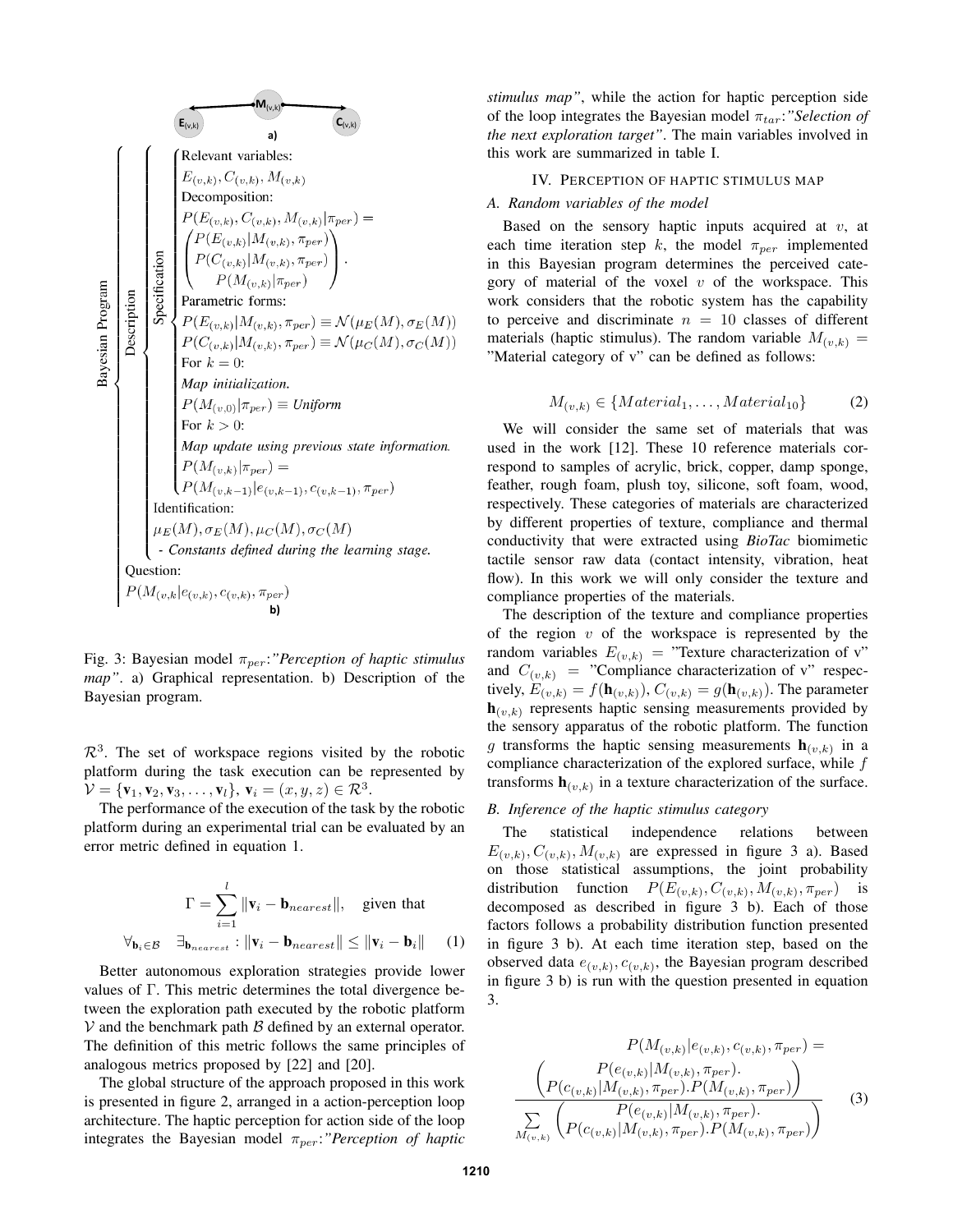

Fig. 4: Representation of  $P(E_{(vi,k)} | M_{(vi,k)}, \pi_{per})$  (a)) and  $P(C_{(vi,k)} | M_{(vi,k)}, \pi_{per})$  (b)) learned for 10 reference materials. Data extracted from [12].

#### *C. Determination of*  $|M_{(v,k)}, \pi_{per}|$  *and*  $P(C_{(v,k)}|M_{(v,k)}, \pi_{per})$

The free parameters  $\mu_E(M)$ ,  $\sigma_E(M)$ ,  $\mu_C(M)$ ,  $\sigma_C(M)$ of the Gaussian functions used to define the Normal probability distributions  $P(E_{(v,k)}|M_{(v,k)}, \pi_{per})$  and  $P(C_{(v,k)}|M_{(v,k)}, \pi_{per})$  are estimated during experimental learning sessions. As described in [12], during the learning period, standard exploration procedures are performed for each of the  $n = 10$  reference materials. After the predetermined number of standard explorations, the free parameters  $\mu_E(M)$ ,  $\sigma_E(M)$ ,  $\mu_C(M)$ ,  $\sigma_C(M)$  of the Normal (N) distributions are determined by calculating the average and standard deviation of E and C for each reference material. The results are represented in the figures 4 a) and 4 b), extracting the data available from the work [12].

# V. SELECTION OF THE NEXT EXPLORATION TARGET

### *A. Random variables of the model*

Based on the haptic stimulus  $M_{(v,k)}$  map perceived during the exploration of  $v$  ( previous section IV), at each time iteration step k, the model  $\pi_{tar}$  implemented in this Bayesian program determines the next region of workspace that should be explored by the robotic system. This target is represented by the discrete random variable  $O_k$  – "Next workspace region to be explored", given that  $O_k \in$  $\{v^1, v^2, v^3, \ldots, v^{\theta}\}\$ .  $\theta$  is the total number of voxels in the grid representation of the workspace.  $v^i$  is a compact representation of the voxel identifier.

The selection of  $O_k$  is conditioned by inhibition-of-return mechanisms. The inhibition level imposed by inhibition-ofreturn process involved in the touch attention mechanisms is implemented by the continuous random variable  $I_{(v,k)}$  – "Inhibition level for voxel v.".

$$
I_{(v,k)} = 1 - \Theta d^{\alpha - 1} (1 - d)^{1 - \beta}, \quad I_{(v,k)} \in [0,1] \quad (4)
$$

In this work, due to the characteristics of the haptic exploration procedures presented in section I, the inhibition of return process promotes, at time iteration  $k+1$ , the exploration of regions of the workspace different from the current position of the end-effector of the robotic system  $(\hat{o}_{k-1})$ . However, simultaneously, the inhibition-of-return process inhibits the exploration of regions too distant from  $\hat{o}_{k-1}$ , to avoid discontinuities in search and following exploration tasks. The inhibition levels  $I_{(v,k)}$  for each voxel v can be described by the equation 4, considering  $\alpha = 1.01$  and  $\beta = 9$  (profile represented in figure 6 a)). The parameter d is determined by  $d = d_k/d_{max}$ . The parameter  $d_k$  expresses the Euclidean distance between  $o_k$  and  $\hat{o}_{k-1}$  and  $d_{max}$ is a constant representing the maximum possible distance between  $o_k$  and  $\hat{o}_{k-1}$  for the workspace dimensions.  $\Theta$  is a normalization constant. The values of  $I_{(v,k)}(d)$  are ranged between 0 and 1.  $I_{(v,k)} = 0$  indicates that the inhibition-ofreturn mechanism applies no inhibition to voxel  $v$ , whereas  $I_{(v,k)} = 1$  indicates a full inhibition to voxel v.



Fig. 5: Bayesianl model π<sub>tar</sub>:"Selection of the next explo*ration target"*. a) Graphical representation. b) Description of the Bayesian program.

The selection of the region  $O_k$  of the workspace is also dependent of mechanisms to avoid the return to regions already explored and perceived with low uncertainty. In this work, those mechanisms are represented by the continuous random variable  $U_{(v,k)}$  – "Uncertainty level for voxel v.", described in equation 5. The operator  $H$  determines the entropy of the discrete random variable  $M_{(v,k)}$ .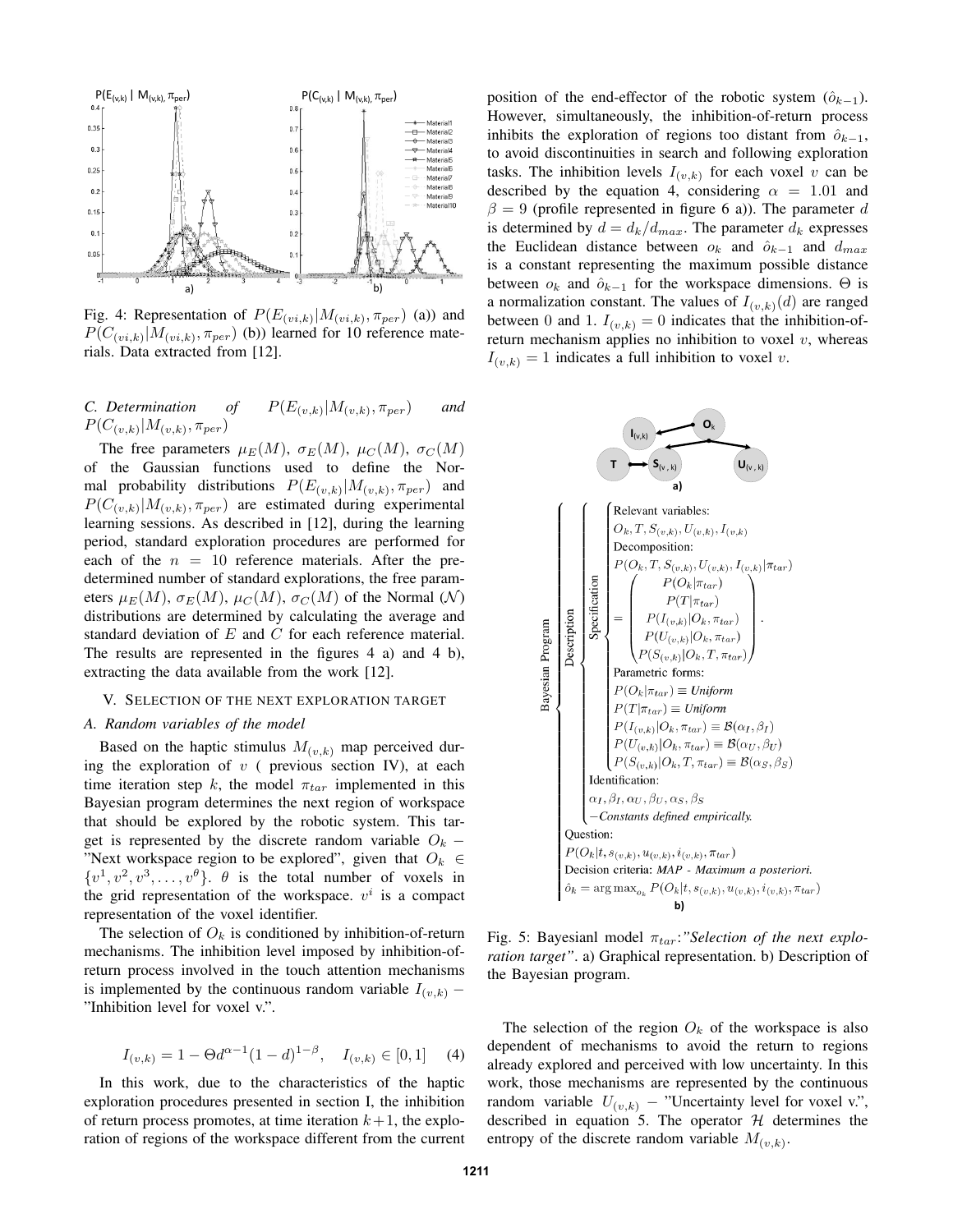$$
U_{(v,k)} = \frac{\mathcal{H}(M_{(v,k)})}{\max(\mathcal{H}(M_{(v,k)}))}, \quad U_{(v,k)} \in [0,1]
$$
 (5)

Another factor conditioning the determination of  $O_k$  is the saliency of the haptic stimulus perceived in the region  $v$  of the workspace and in its surroundings. Besides depending on the perceived haptic stimulus  $M_{(v,k)}$  map, the formulation of the saliency of those haptic stimulus is also dependent of the current objectives of the exploration task. The objectives of the task being executed by the robotic platform are represented by the discrete random variable  $T = "Task objective."$ , given that  $T \in \{Task_1, \ldots, Task_{\Phi}\}.$ During an experimental trial the value of  $T = t$  is considered constant in time  $k$ .  $\Phi$  expresses the total number of tasks that can be executed by the robotic platform.

Based on these considerations, the saliency of the haptic stimulus perceived in the surroundings of  $v$  can be formulated by the continuous random variable  $S_{(v,k)}$  = "Saliency of the perceived haptic stimulus in region v". This work defines  $S_{(v,k)}$  for a class of tasks  $T =$ "Search" *and follow of discontinuities between regions of surfaces*

*with*  $Material_a$  *and*  $Material_b$ *."*, as presented in equation 6.  $S_{(v,k)}$  is related by a soft evidence relation with the perceived haptic stimulus map  $M_{(v,k)}$ .

$$
S = \frac{\max(|s_x|, |s_y|, |s_z|)}{s_{norm}}, \quad S_{(v,k)} \in [0, 1]
$$
 (6)

The parameters  $s_x = \mathcal{G}_{sobel_x}(\mathbf{d}), s_y = \mathcal{G}_{sobel_y}(\mathbf{d})$ and  $s_z = \mathcal{G}_{sobel_z}(\mathbf{d})$  are determined using the volumetric edge detector  $\mathbf{G}_{sobel}$  following an approach analogous to the operator proposed in [23]. Considering that the exploratory element is located at  $v$  of the workspace, a  $26 - th$  neighbourhood can be defined around that location. For a given neighbourhood  $v0, \ldots, v26$ , we can define  $\mathbf{d} = (\Omega_{(v0,k)}, \dots, \Omega_{(v26,k)})$  as the set of values of  $\Omega(v_i, k)$ . We consider that the haptic stimulus perceived at each of the voxels  $(v0, \ldots, v26)$  of a neighbourhood can be described by a probability distribution function  $P(M_{(vi,k)}|e_{(vi,k)}, c_{(vi,k)}, \pi_{per})$ , respectively (details in section IV). We can define, for each region  $vi$ , a constant  $\Omega_{(vi,k)}$  that expresses the similarity of the perceived material category of a region as  $Material_a$  or  $Material_b$ . The constant  $\Omega_{(vi,k)} \in [0,1]$  is determined by equation 7.

$$
\Omega_{(vi,k)} = \frac{1 - \left(\frac{P(M_{(vi,k)} = Mat_{\cdot b}|e_{(vi,k)}, c_{(vi,k)}, \pi_{per}) - P(M_{(vi,k)} = Mat_{\cdot a}|e_{(vi,k)}, c_{(vi,k)}, \pi_{per})\right)}{2}
$$
\n(7)

### *B. Inference of the next exploration target*

Based on the statistical independence relations between the random variables  $O_k$ ,  $I_{(v,k)}$ ,  $U_{(v,k)}$ ,  $S_{(v,k)}$ , T, presented in figure 5 a), the probability joint distribution function  $P(O_k, T, S_{(v,k)}, U_{(v,k)}, I_{(v,k)} | \pi_{tar})$  for this model  $\pi_{tar}$ , can be decomposed as summarized in figure 5 b). Each of those factors is described by a probability distribution function presented in figure 5 b). The final estimate for  $\hat{o}_k$  is given via a *Maximum a Posteriori* (MAP) decision rule, as expressed in equation 8 given a specific task  $T = t$ .

$$
\hat{o}_k = \arg \max_{o_k} P(O_k | t, s_{(v,k)}, i_{(v,k)}, u_{(v,k)}, \pi_{tar})
$$

$$
\hat{o}_k = \arg \max_{o_k} \left( P(t | \pi_{tar}) . P(i_{(v,k)} | O_k, \pi_{tar}).
$$

$$
P(u_{(v,k)} | O_k, t, \pi_{tar}) . P(u_{(v,k)} | O_k, \pi_{tar}) \right)
$$
(8)

*C. Determination of*  $P(S_{(v,k)}|O_k, T, \pi_{tar})$  $P(I_{(v,k)}|O_k, \pi_{tar})$ ,  $P(U_{(v,k)}|O_k, \pi_{tar})$ 

As presented in figure 5 b),  $P(I_{(v,k)}|O_k, \pi_{tar})$  is described by a beta probability distribution function  $\mathcal{B}_I$  characterized by the constants  $\alpha_I = 1$  and  $\beta_I = 2.5$ . The profile of the probability distribution function  $P(I_{(v,k)}|O_k, \pi_{tar})$ is represented in figure 6 b). The selected profile for  $P(I_{(v,k)}|O_k, \pi_{tar})$  attributes higher probabilities for lower levels of  $I_{(v,k)}$  and lower probabilities to higher values of  $I_{(v,k)}$  in order to promote the selection of regions of the workspace with low values of inhibition level.

Following an analogous approach,  $P(U_{(v,k)}|O_k, \pi_{tar})$  is described by a beta probability distribution function  $\mathcal{B}_{U}$ (figure 6 b)) with the constant parameters  $\alpha_U = 4$  and  $\beta_U = 1$ .  $P(U_{(v,k)} | O_k, \pi_{tar})$  attributes higher probability values to regions of the workspace perceived with higher uncertainty  $U_{(v,k)}$ .

 $P(S_{(v,k)}|O_k,T,\pi_{tar})$  is described by a beta probability distribution function  $\mathcal{B}_S$  defined by  $\alpha_S = 3$  and  $\beta_S = 1$  (figure 6 b)), assigning higher probability values to workspace regions v with higher values of saliency  $S_{(v,k)}$ .



Fig. 6: a) Graphical representation of  $I_{(v,k)}$ . b) Graphical representation of  $P(I_{(v,k)}|O_k, \pi_{tar})$ ,  $P(U_{(v,k)}|O_k, \pi_{tar})$  and  $P(S_{(v,k)}|O_k, T, \pi_{tar}).$ 

# VI. EXPERIMENTAL RESULTS

### *A. Evaluation of the haptic stimulus perception model*

As referred previously, this work extracts the parameters  $\mu_E(M)$ ,  $\sigma_E(M)$ ,  $\mu_C(M)$ ,  $\sigma_C(M)$  from the work [12]. However, the Bayesian program proposed in this work to categorize the haptic stimulus  $Material_1, \ldots, Material_n$ follows a different approach than the work [12].

Following an approach analogous to several previous works (Eg: [12], [18], [16], [24]) , the performance of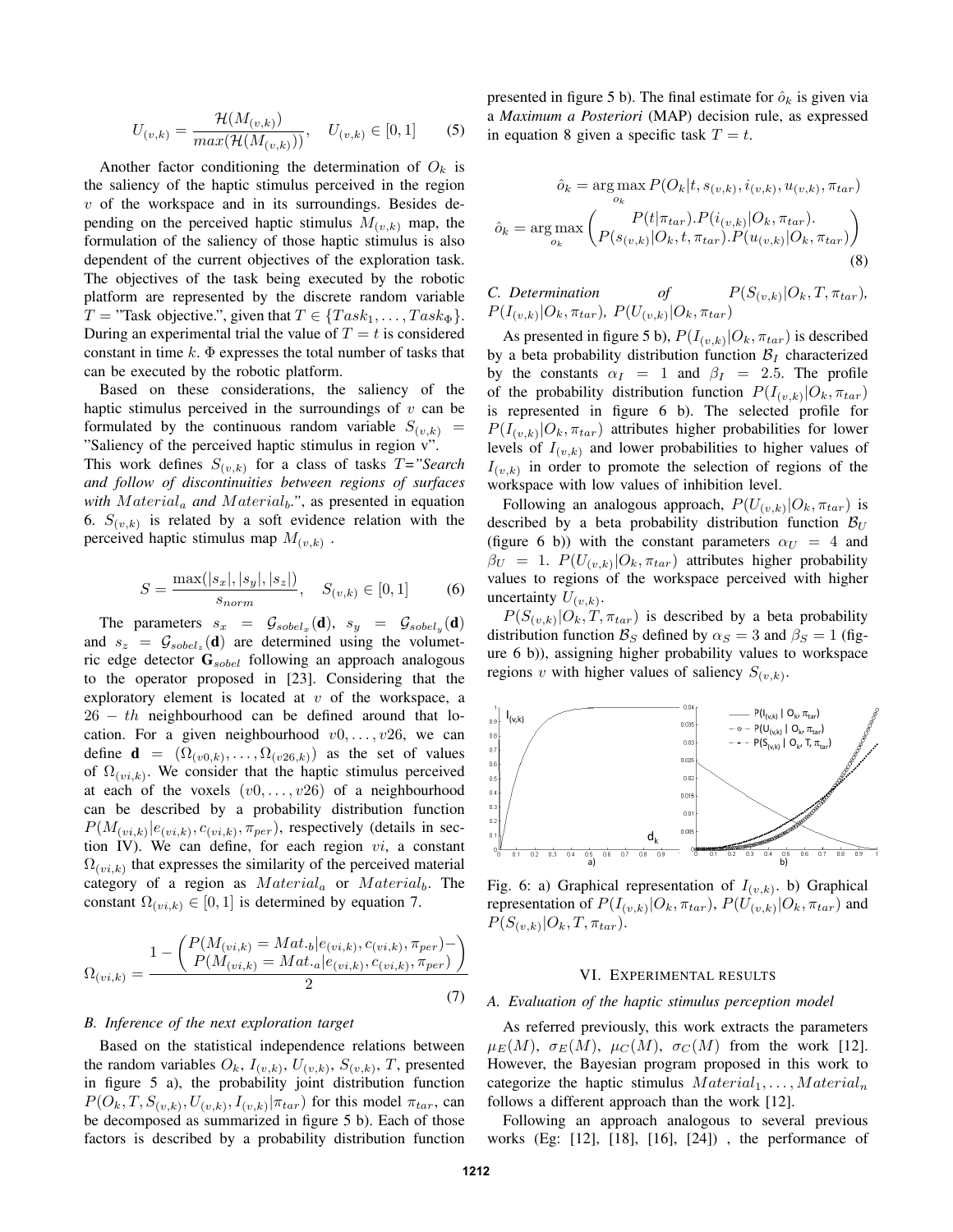the Bayesian model proposed in section IV and the consistency of the extracted parameters used to categorize the haptic stimulus was evaluated by performing a numerical simulation of 400 trials consisting in the local haptic exploration of samples of each of the reference materials  $Material_1, \ldots, Material_{10}$ . In each trial, the local haptic exploration of the reference materials was simulated by generating random samples  $e'$  $C_{(v,k)}$  and  $C_{(v,k)}'$  $(v,k)$ , obtained from  $e_{(v,k)}$  and  $c_{(v,k)}$  corrupted with additive white Gaussian noise  $(q_C \text{ and } q_E)$ , according the formulations  $c'_{(v,k)} = c_{(v,k)} + q_C$ and  $e'_{(vi,k)} = e_{(v,k)} + q_E$ , respectively.

As presented previously,  $C_{(v,k)} \sim \mathcal{N}(\mu_C(M), \sigma_C(M))$ and  $E_{(v,k)} \sim \mathcal{N}(\mu_E(M), \sigma_E(M))$  and in this experimental setup the additive white Gaussian noise is described by  $Q_C \sim \mathcal{N}(0, \frac{\mu_C(M)}{2})$  and  $Q_E \sim \mathcal{N}(0, \frac{\mu_E(M)}{2})$ . For each reference material  $Material_i$ , the classification performance was evaluate for a initial exploration of that region  $v(k)$ 0) and for progressive exploration of that region of the workspace v during  $(k = 1, \ldots, 4)$  exploration iterations. The categorization  $\hat{m}_{(v,k)}$  of the perceived haptic stimulus is determined by *MAP - Maximum a Posteriori* following the equation 9.

$$
\hat{m}_{(v,k)} = \underset{m_{(v,k)}}{\arg \max} P(M_{(v,k)}|e'_{(v,k)}, c'_{(v,k)}, \pi_{per}) \quad (9)
$$

The evaluation of the performance of the Bayesian model  $\pi_{per}$  proposed in section IV is presented in the confusion table II using one exploration iterations  $(k = 0)$  in that location v and using five exploration iterations  $(k = 4)$ .

The results presented in table II show that globally the Bayesian model  $\pi_{per}$  has a good capability to discriminate and categorize the perceived haptic stimulus with the correct category of reference materials  $Material_i$ . The Bayesian model  $\pi_{per}$  shows a worst classification performance for haptic stimulus  $Material_2$ ,  $Material_3$  and  $Material_{10}$ . By integrating a higher number of sensory samples  $(k = 4)$ , the global performance of the Bayesian model  $\pi_{per}$  increases, including  $Material_2$ ,  $Material_3$  and  $Material_{10}$  materials. The integration of five sensory samples  $(k = 4)$  allows the system to improve the erroneous effect introduced by the uncertainties of the measurements and by the additive white Gaussian noise. As in other works by [12], [18], [16] and [24], the different materials are correctly discriminated with a high performance (average recognition rate higher than 90%).

In this work, we also have studied how the classification performance of the Bayesian model  $\pi_{per}$  can be affected by increasing levels of additive white noise  $Q_C$  and  $Q_E$ . The increasing levels of additive white Gaussian noise were simulated by increasing the standard deviation of the distributions of  $Q_C$  and  $Q_E$ , as presented in figure 7. By increasing the magnitude of the standard deviation of the distributions of  $Q_C$  and  $Q_E$  the classification performance of the Bayesian model  $\pi_{per}$  decreases. This effect is attenuated by the consecutive integration of several sensory samples  $(k = 4)$ . This demonstratates the relevancy of implementing

an active haptic exloration strategy in order to promote the exploration of uncertainty regions of the workspace to improve the current perceptual representation.



Fig. 7: Classification performance (average for 10 materials) of the Bayesian model  $\pi_{per}$ , using sensory samples corrupted with three different levels of additive white noise. The performance is evaluated integrating 1 ( $k = 0$ ) and 5 ( $k = 4$ ) successive sensory samples.

#### *B. Autonomous exploration of the workspace*

*1) Visualization tools:* The scientific concepts presented and described in this work have been tested in a virtual environment. The visualization tool selected to implement the virtual environment was *Gazebo 1.7*. The robotic platform used in this work is the *ATLAS* robotic platform [25], which is provided by the *DARPA robotics challenge* software package *DRCsim-2.5*. The high level control architecture of the system, that was implemented using *Robotic Operating System-ROS Fuerte*, is presented in figure 8 a). The determination of the inverse kinematics (IK), motion planing and lower level control of the *ATLAS* robotic platform are not discussed in this work.



Fig. 8: a) High level control architecture (solid lines). The modules and variables involved in the determination of the reference signal  $\hat{o}_k$  are represented with dashed line. b) Typical exploration behaviour of *ATLAS* during the execution of the *Scenario I* task  $(Trial_1)$  at time iteration  $k = 0$ .

*2) Haptic stimulus scenarios:* The virtual environment built for this work consists in the robotic manipulation platform *ATLAS* and a haptic stimulus presented in the top of a planar table placed in front of the robotic platform. The workspace region is partitioned in a volumetric grid as suggested in figure 1. In this work, the workspace volumetric grid has dimensions  $X_l^W = 0m$ ,  $X_u^W = 0.30m$ ,  $Y_l^W =$  $0m$ , $Y_u^W = 0.60m$  ,  $Z_u^W = 0m$ ,  $Z_u^W = 0.01m$  (figure 8 b) ). Each voxel (cube) has a side dimension of  $\varepsilon = 0.01m$ .

The surface presented in the workspace region is made of two distinct materials:  $Material_8$  (blue silicone) and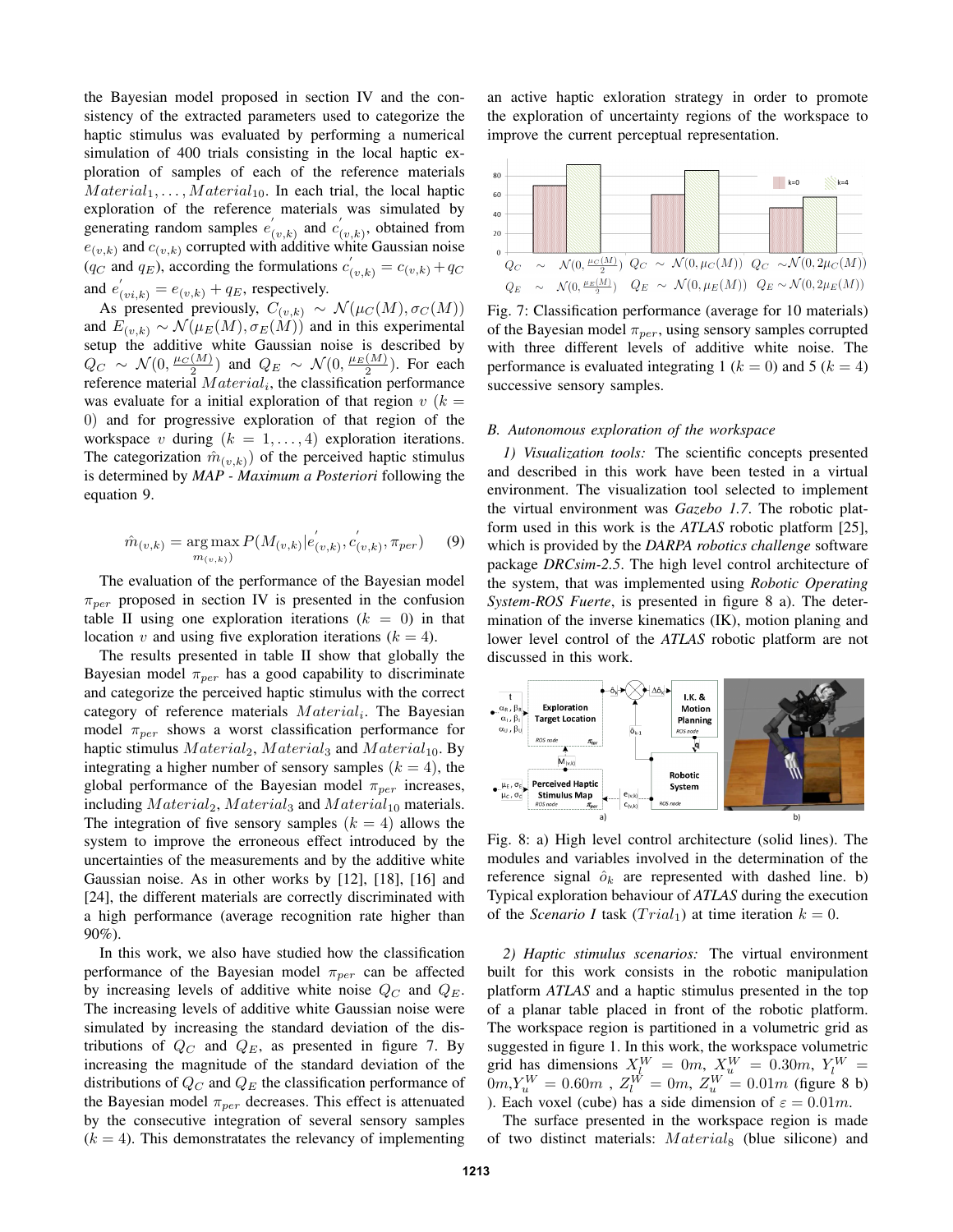TABLE II: Confusion table for the categorization of  $Mat_{i}$  (ground truth) as  $M.i$  (perceived category) by the Bayesian model  $\pi_{per}$ , using only one exploration sample  $k = 0$  (400 trials) and using five exploration samples  $k = 4$  (400 trials).

|                     |                | M.1 |                  | M.2 | M.3          |              |                 | M.4          |     | M.5          |     | M.6          | M.7 |              |              | M.8 | M.9              |              |                  | M.10 |
|---------------------|----------------|-----|------------------|-----|--------------|--------------|-----------------|--------------|-----|--------------|-----|--------------|-----|--------------|--------------|-----|------------------|--------------|------------------|------|
| k                   | $\mathbf{0}$   | 4   | $\boldsymbol{0}$ | 4   |              | 4            | $\mathbf{0}$    | 4            |     | 4            |     | 4            |     | 4            | $\theta$     | 4   | $\mathbf{0}$     | 4            |                  |      |
| Mat.1               | 243            | 331 | $\boldsymbol{0}$ |     | 60           | 50           | $\mathbf{0}$    | $\mathbf{0}$ |     | $\theta$     |     |              |     | $\mathbf{0}$ | $\Omega$     |     | 77               | 18           | 20               | v    |
| Mat.2               |                | v   | 176              | 316 | 20           |              | $\theta$        | $\mathbf{0}$ |     | 0            | 45  | υ            |     | 0            | 4            | 0   | $\overline{22}$  | $\mathbf{0}$ | $\overline{115}$ | 82   |
| $Mat._3$            | 108            | 34  | $\overline{2}$   | 0   | 146          | 337          | $\mathbf{0}$    | $\theta$     |     | $\mathbf{0}$ |     |              | v   | $\mathbf{0}$ | $\theta$     |     | 97               | 25           | 47               |      |
| Mat.4               | $\mathbf{0}$   |     | $\boldsymbol{0}$ | 0   | $\mathbf{0}$ | $\mathbf{0}$ | 371             | 399          |     | $\mathbf{0}$ | 25  |              | 4   | $\mathbf{0}$ | $\mathbf{0}$ |     | $\mathbf{0}$     |              | $\mathbf{0}$     | v    |
| $\overline{Mat}._5$ | $\theta$       | v   | 0                | 0   | $\mathbf{0}$ | v            | $\mathbf{0}$    | $\mathbf{0}$ | 397 | 400          | 0   | $\mathbf{0}$ |     | $\theta$     | 0            |     | $\mathbf{0}$     |              | $\mathbf{0}$     | v    |
| $Mat._6$            | $\overline{0}$ | v   | 11               | 0   |              | v            | $\overline{24}$ | $\mathbf{0}$ |     | $\mathbf{0}$ | 257 | 397          | 38  |              | 29           | 0   | 14               |              | 26               |      |
| Mat.7               | $\mathbf{0}$   |     |                  |     |              |              | 6               | v            |     | 0            | 19  | $\Omega$     | 340 | 400          | 32           |     |                  |              |                  |      |
| $Mat._8$            | $\mathbf{0}$   |     | $\boldsymbol{0}$ | 0   |              | v            | $\theta$        | $\Omega$     |     | $\mathbf{0}$ | 10  |              | 9   | $\mathbf{0}$ | 381          | 400 | $\mathbf{0}$     |              |                  |      |
| Mat.g.              | 78             | 17  |                  |     |              | 19           | $\mathbf{0}$    | $\mathbf{0}$ |     | $\mathbf{0}$ | U   | $\mathbf{0}$ | v   | $\mathbf{0}$ | $\mathbf{0}$ | 0   | $\overline{270}$ | 362          | 42               |      |
| $Mat._{10}$         | 15             | v   | 65               | 92  | 32           |              | $\theta$        | v            |     | O            | 42  |              |     | $\theta$     | $\sigma$     |     | 38               | $\mathbf{0}$ | 201              | 305  |



Fig. 9: a)-c) Representation of the haptic stimulus proposed in *Scenario I*, *Scenario II* and *Scenario III*. d)-f) Benchmark exploration paths, U for  $T = t =$  "Search and follow of discontinuities between regions of surfaces with Material<sub>8</sub> *(silicone) and Material<sub>10</sub> (wood)"* in *Scenario I, II* and *III*. g)-i) Exploration paths performed during 10 experimental trials for  $T = t =$  "Search and follow of discontinuities between regions of surfaces with Material<sub>8</sub> and Material<sub>10</sub>" in *Scenario I, II* and *III*. Dark colors represent regions visited few times. Light colors represent regions visited many times.

Material<sub>10</sub> (wood). Three different configurations (*Scenario I*, *Scenario II* and *Scenario III*) of the haptic stimulus are presented in figure 9 a)-c).

*3) Autonomous exploration performance:* This work assumes that, at each time iteration step  $k$ , a exploratory element of the robotic right hand touches a workspace region v, sensory samples  $e_{(v,k)}$  and  $c_{(v,k)}$  are artificially synthesised from the respective probability distribution functions  $P(E_{(v,k)}|m_{(v,k)}, \pi_{per})$  and  $P(C_{(v,k)}|m_{(v,k)}, \pi_{per})$ , given the known ground truth material  $m_{(v,k)}$  for that region of the workspace. In each of the scenarios the index fingertip of the *ATLAS* robotic platform is initialized  $(k = 0)$  at different locations. In *Scenario I*,  $\mathbf{v}_0 = (28, 30, 0)$ , in *Scenario II*,  $\mathbf{v}_0 =$  $(28, 31, 0)$  and in *Scenario I*,  $v_0 = (17, 35, 0)$ . The probability distribution function  $P(O_k|t, S_{(v,k)}, I_{(v,k)}, U_{(v,k)}, \pi_{tar})$ is initialized as uniform probability distribution function.

The exploration paths used as benchmarks,  $\beta$ , for each of the scenarios (*Scenario I*, *Scenario II* and *Scenario III*) are represented in the figure 9 d)-f) respectively, corresponding to the edge regions between  $Materials$  and  $Material_{10}$ .

The different configurations of stimulus (unknown *a priori* to the robotic system) have been explored during 10 different trials, for each of the scenarios *Scenario I*, *II* and *III*. The error for each exploration trial has been evaluated using a performance metric , Γ, proposed in equation 1. For each trial, the exploration procedures lasts  $l$  time iterations  $(k = 0, \ldots, (l-1))$ . In order to compare the performance of the exploration in the different scenarios, a normalized performance metric has been determined,  $\Gamma \setminus l$ . This metric represents the average divergence in cm per time iteration of the exploratory element relatively to the ground truth.

Following an experimental approach analogous to [22], the results of these experimental sessions are compiled and presented in table III. Table III shows that the proposed Bayesian model  $\pi_{tar}$  has a good precision and simultaneously a considerable generalization capability. The exploration task